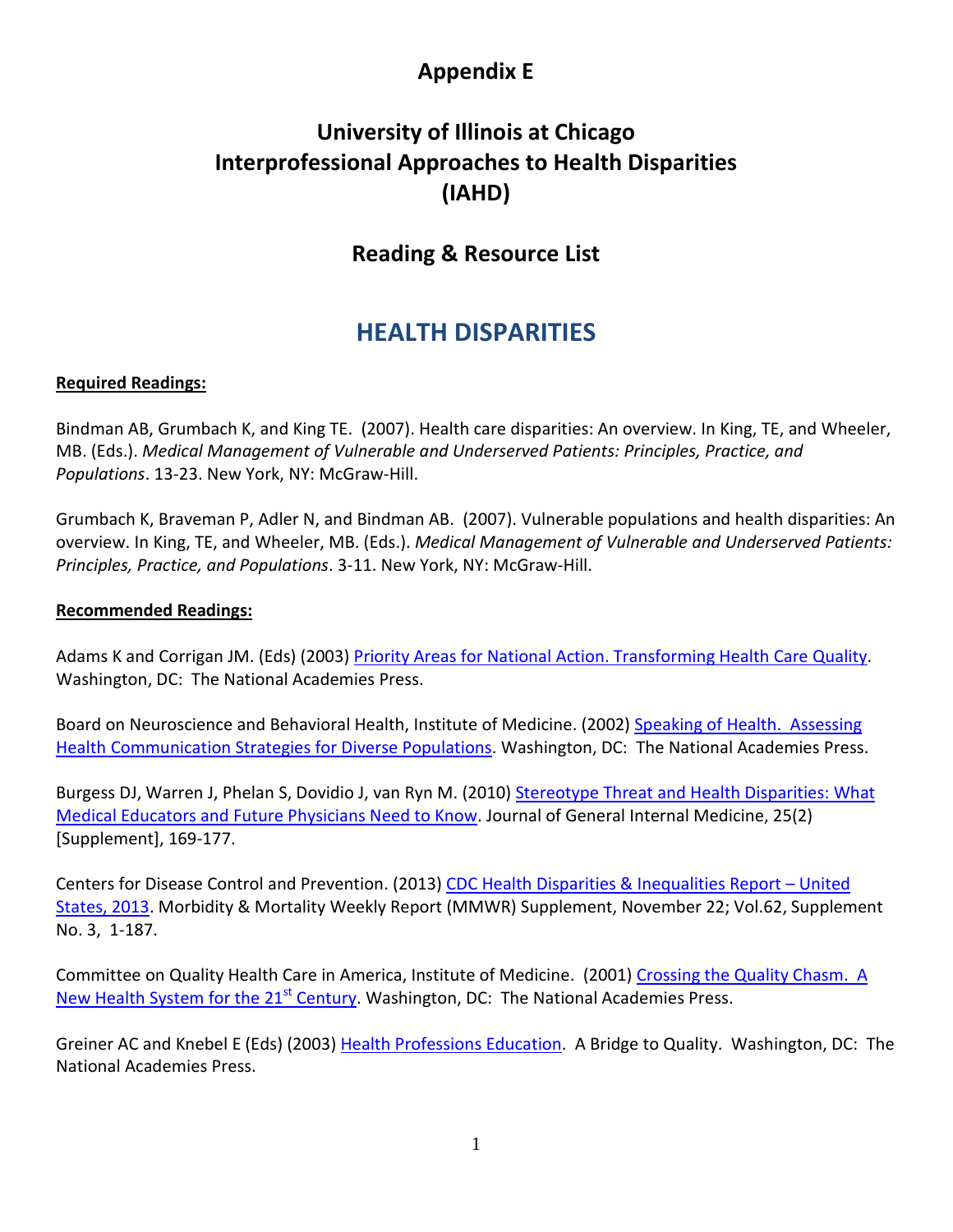Huang VW and Forrest CB. (2007) Financing and organization of health care for vulnerable populations. In King, TE, and Wheeler, MB. (Eds.). *Medical Management of Vulnerable and Underserved Patients: Principles, Practice, and Populations*. 25-34. New York, NY: McGraw-Hill.

Orsi JM, Margellos-Anast H, Whitman S. (2010) [Black–White Health Disparities in the United States and](http://www.ncbi.nlm.nih.gov/pmc/articles/PMC2804622/)  [Chicago: A 15-Year Progress Analysis.](http://www.ncbi.nlm.nih.gov/pmc/articles/PMC2804622/) American Journal of Public Health, 100(2), 349–356.

Smedley BD, Stith AY, Nelson AR (Eds) (2003) Unequal Treatment. Confronting Racial and Ethnic Disparities in [Healthcare.](http://www.nap.edu/openbook.php?record_id=12875&page=R1) Washington, DC: The National Academies Press.

### **Resources:**

## **Health Information Translations** <http://www.healthinfotranslations.com/languages.php>

Health Information Translations is a /collaborative initiative of three of Central Ohio's largest health care organizations, and is intended to be a valuable resource for helping health care professionals teach health education to those patients with limited English skills.

**HSRIC: Health Disparities - National Library of Medicine** <http://www.nlm.nih.gov/hsrinfo/disparities.html> Health Disparities Resources for Researchers - (National Cancer Institute, NIH (NCI)) - Lists links to resources for researchers of health disparities.

## **NACCHO's Toolbox** <http://www.naccho.org/toolbox/>

A free, online collection of local public health tools produced by members of the public health community. Tools within the Toolbox are materials and resources public health professionals and other external stakeholders can use to inform and improve their work in the promotion and advancement of public health objectives. Current examples of tools include, but are not limited to case examples, presentations, fact sheets, drills, evaluations, protocols, templates, reports, and training materials.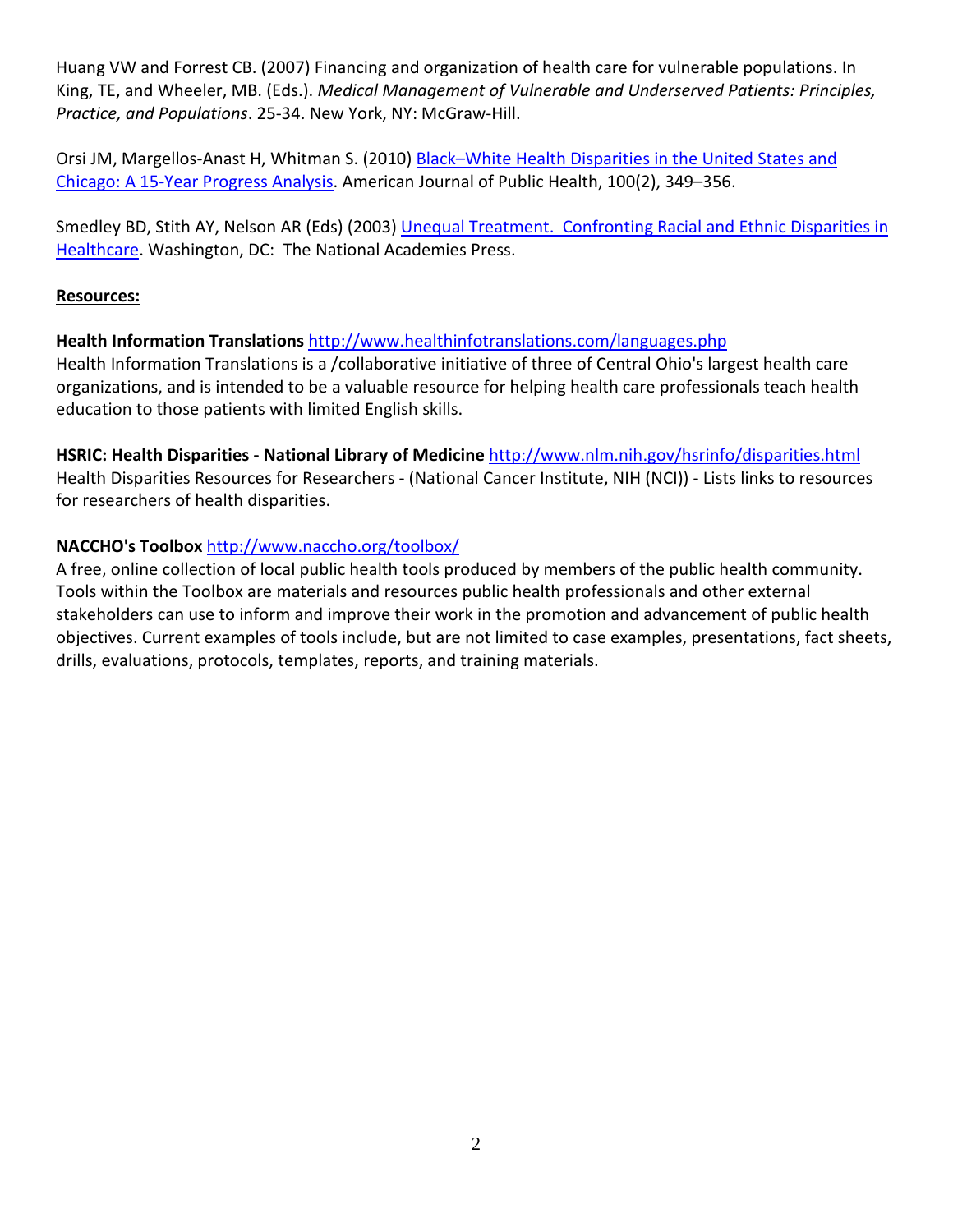# **COMMUNITY BASED PARTICIPATORY RESEARCH (CBPR)**

## **Required Readings:**

Faridi Z, Grunbaum JA, Gray BS, Franks A, Simoes E. (2007) [Community-based](http://www.cdc.gov/pcd/issues/2007/jul/06_0182.htm?email=Insert+e-mail) participatory research: [necessary](http://www.cdc.gov/pcd/issues/2007/jul/06_0182.htm?email=Insert+e-mail) next steps. Preventing Chronic Disease, Jul; 4(3), A70.

Wallerstein NB, Duran B. (2006). Using community-based participatory research to address health [disparities.](http://hpp.sagepub.com/content/7/3/312.short) Health Promotion Practice, *7*(3), 312-323.

### **Recommended Readings:**

Israel BA, Parker EA, Rowe Z, Salvatore A, Minkler M, López J, Butz A, Mosley A, Coates L, Lambert G, Potito PA, Brenner B, Rivera M, Romero H, Thompson B, Coronado G, Halstead S. (2005) [Community-based](http://www.jstor.org/stable/3436118) participatory research: lessons learned from the Centers for Children's [Environmental](http://www.jstor.org/stable/3436118) Health and Disease [Prevention](http://www.jstor.org/stable/3436118) Research. Environmental health perspectives, Oct;113(10), 1463-1471.

Montoya MJ, Kent EE. (2011) Dialogical action: moving from community-based to [community-driven](http://qhr.sagepub.com/content/early/2011/03/31/1049732311403500.abstract?rss=1) [participatory](http://qhr.sagepub.com/content/early/2011/03/31/1049732311403500.abstract?rss=1) research. Montoya, M. J., & Kent, E. E. (2011). Dialogical action: Moving from community-based to community-driven participatory research. Qualitative health research, Jul;21(7), 1000-1011.

Postma J. (2008) [Balancing power among academic and community partners: the](http://www.jstor.org/stable/10.1525/jer.2008.3.2.17) case of el proyecto [bienestar.](http://www.jstor.org/stable/10.1525/jer.2008.3.2.17) Journal of Empirical Research on Human Research Ethics, 3(2), 17-32.

Ross LF, Loup A, Nelson RM, Botkin JR, Kost R, Smith GR, Gehlert S. (2010) [The challenges of collaboration for](http://www.ncbi.nlm.nih.gov/pmc/articles/PMC2946316/)  [academic and community partners in a research partnership: points to consider.](http://www.ncbi.nlm.nih.gov/pmc/articles/PMC2946316/) Journal of empirical research on human research ethics, Mar;5(1), 19-31.

Ross LF, Loup A, Nelson RM, Botkin JR, Kost R, Smith GR Jr, Gehlert S. (2010) Human subjects protections in [community-engaged research: a research ethics framework.](http://www.ncbi.nlm.nih.gov/pmc/articles/PMC2946318/) Journal of empirical research on human research ethics, Mar;5(1), 5-17.

Emmel N, Hughes K, Greenhalgh J, Sales A. (2007) [Accessing Socially Excluded People ó Trust and the](http://www.socresonline.org.uk/12/2/emmel.html)  [Gatekeeper in the Researcher-Participant Relationship.](http://www.socresonline.org.uk/12/2/emmel.html) Sociological Research Online, *12*(2).

McKay MM, Hibbert R, Lawrence R, Miranda A, Paikoff R, Bell CC, Madison-Boyd S, Baptiste D, Coleman D, Pinto RM, Bannon WM. (2007) Creating Mechanisms for Meaningful [Collaboration](http://www.ncbi.nlm.nih.gov/pmc/articles/PMC3859342/) Between Members of Urban Communities and [University-Based](http://www.ncbi.nlm.nih.gov/pmc/articles/PMC3859342/) HIV Prevention Researchers. Social work in mental health, Jan 1; 5(1-2),147-168.

### **Resources:**

**CCPH - Community-Based Participatory Research** <http://depts.washington.edu/ccph/commbas.html> Website of Community-Campus Partnerships for Health (CCPH) to mobilize knowledge, provide training and technical assistance, conduct research, build coalitions and advocate for supportive policies.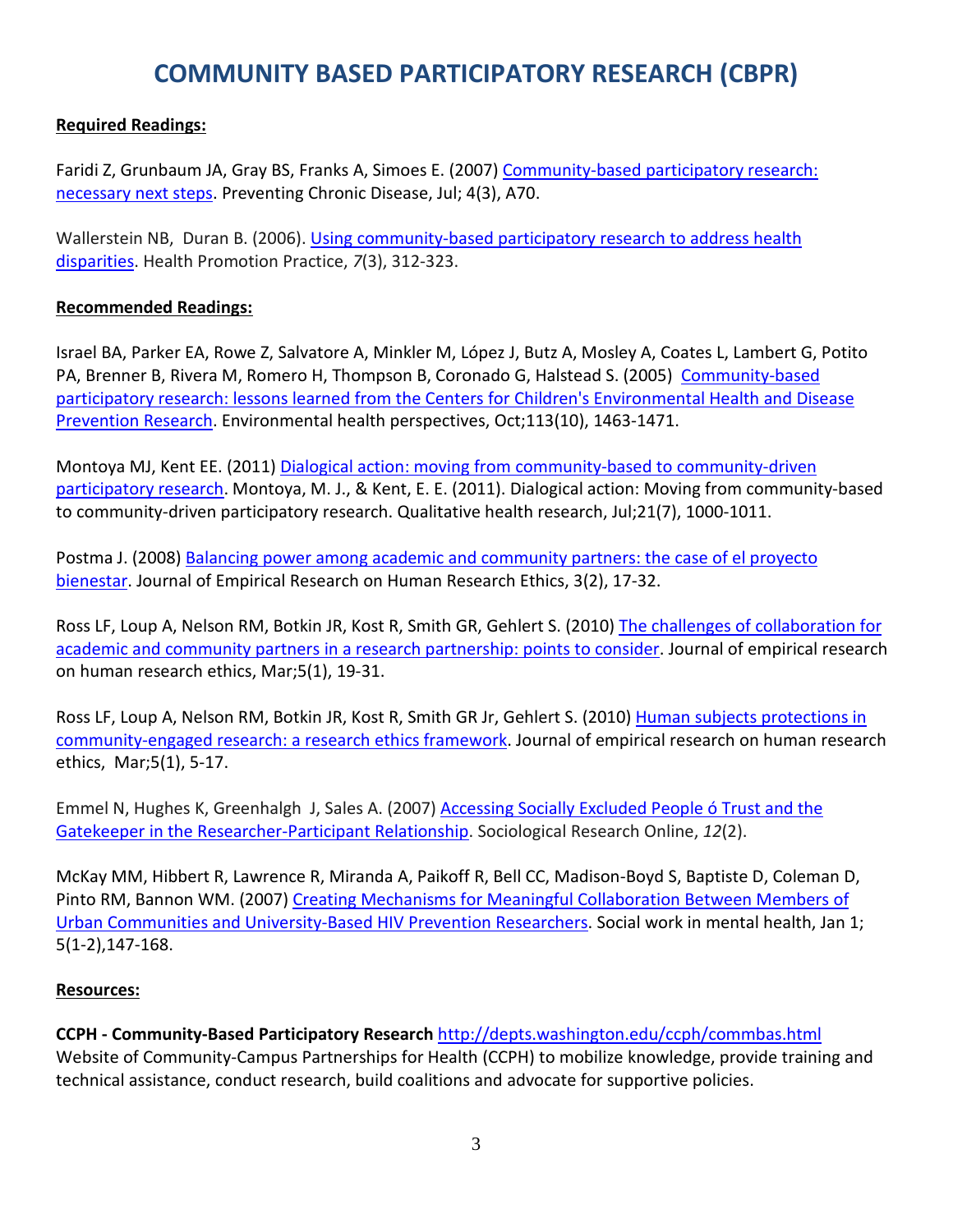# **INTERPROFESSIONAL EUCATION & PRACTICE**

### **Required Reading:**

Interprofessional Education Collaborative Expert Panel. (2011). Core competencies for interprofessional [collaborative practice: Report of an expert panel.](http://www.aacn.nche.edu/education-resources/ipecreport.pdf) Washington, D.C.: Interprofessional Education Collaborative.

### **Recommended Readings:**

Aiken AB, McColl MA.(2009) [Interprofessional healthcare: a common taxonomy to assist with understanding.](http://www.ingentaconnect.com/content/asahp/jah/2009/00000038/00000003/art00013?token=005616de93968667232d45232b4524246a4d3b2063213e6b3568293c62207d673f582f6bdd45c1d8fcbc78) Journal of allied health, Fall;38(3), e92-96.

Baldwin DC Jr. (2007) Some historical notes on interdisciplinary and [interprofessional](http://informahealthcare.com/doi/abs/10.1080/13561820701594728) education and practice in [health](http://informahealthcare.com/doi/abs/10.1080/13561820701594728) care in the USA. 1996. Journal of interprofessional care, Oct; 21 Suppl 1, 23-37.

Kvarnström S. (2008) [Difficulties in collaboration: a critical incident study of interprofessional healthcare](http://informahealthcare.com/doi/abs/10.1080/13561820701760600)  [teamwork.](http://informahealthcare.com/doi/abs/10.1080/13561820701760600) Journal of interprofessional care, Mar; 22(2), 191-203.

McWilliam CL, Coleman S, Melito C, Sweetland D, Saidak J, Smit J, Thompson T, Milak G.(2003) [Building](http://informahealthcare.com/doi/abs/10.1080/13561820310001608195)  empowering partnerships [for interprofessional care. J Interprof Care.](http://informahealthcare.com/doi/abs/10.1080/13561820310001608195) Journal of interprofessional care, Nov; 17(4), 363-376.

Reeves S, Perrier L, Goldman J, Freeth D, Zwarenstein M. (2013) [Interprofessional](http://onlinelibrary.wiley.com/doi/10.1002/14651858.CD002213.pub3/pdf/) education: effects on [professional](http://onlinelibrary.wiley.com/doi/10.1002/14651858.CD002213.pub3/pdf/) practice and healthcare outcomes (update). Cochrane Database of Systematic Reviews, Mar 28;3, CD002213.

### **Resources:**

### **Interprofessional Education Collaborative** <https://ipecollaborative.org/>

Six national education associations of schools of the health professions formed a collaborative to promote and encourage constituent efforts that would advance substantive interprofessional learning experiences to help prepare future healthcare professionals for team-based care of patients.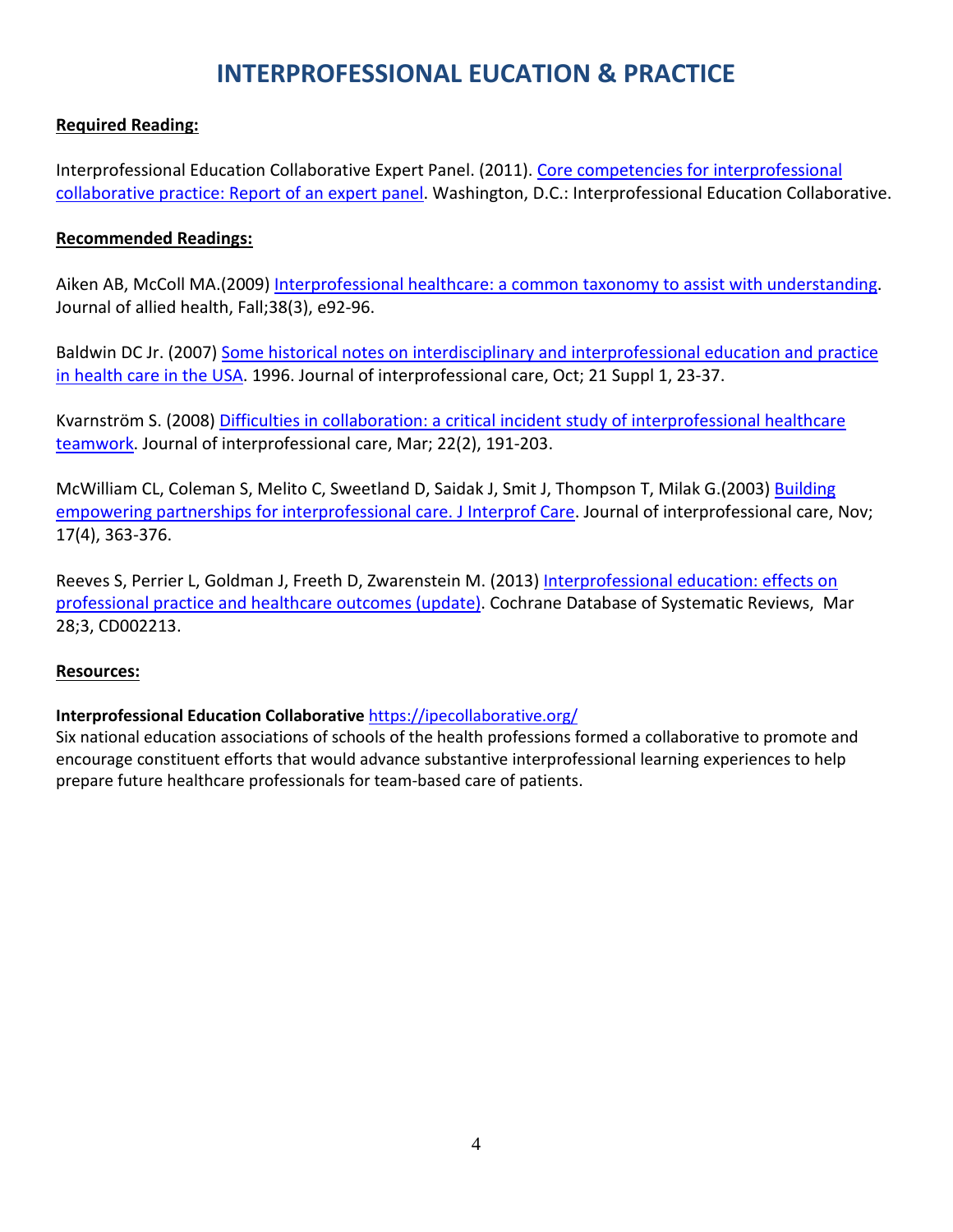# **QUALITY IMPROVEMENT (QI)**

### **Required Readings:**

Varkey P, Reller MK, Resar RK. (2007) [Basics of quality improvement in health care.](http://www.sciencedirect.com/science/article/pii/S0025619611611944) Mayo Clinic Proceedings, Jun;82(6), 735-739.

Taylor MJ, McNicholas C, Nicolay C, Darzi A, Bell D, Reed JE. [Systematic review of the application of the plan](http://qualitysafety.bmj.com/content/early/2013/09/11/bmjqs-2013-001862.full.pdf+html)[do-study-act method to improve quality in healthcare.](http://qualitysafety.bmj.com/content/early/2013/09/11/bmjqs-2013-001862.full.pdf+html) BMJ quality & safety, 2014 Apr;23(4), 290-298.

### **Recommended Readings:**

Boaden R, Harvey J, Moxham C, Proudlove N. (2008) [Quality improvement: theory and practice in healthcare.](http://changeday.nhs.uk/files/Quality_Improvement-Theory_and_Practice_in_Healthcare.pdf) NHS Institute for Innovation and Improvement.

Lynch-Jordan AM, Kashikar-Zuck S, Crosby LE, Lopez WL, Smolyansky BH, Parkins IS, Luzader CP, Hartman A, Guilfoyle SM, Powers SW. (2010[\) Applying quality improvement methods to implement a measurement](http://jpepsy.oxfordjournals.org/content/35/1/32.full)  [system for chronic pain-related disability.](http://jpepsy.oxfordjournals.org/content/35/1/32.full) Journal of pediatric psychology, Jan-Feb;35(1), 32-41.

Speroff T, O'Connor GT. (2004) [Study designs for PDSA quality improvement research.](http://innovationlabs.com/r3p_public/rtr3/pre/pre-read/PDSA%20QI%20Research.Speroff.2004.pdf) Quality Management in Healthcare, Jan-Mar;13(1), 17-32.

Walshe K.(2009) [Pseudoinnovation: the development and spread of healthcare quality improvement](http://intqhc.oxfordjournals.org/content/early/2009/04/21/intqhc.mzp012.short) [methodologies.](http://intqhc.oxfordjournals.org/content/early/2009/04/21/intqhc.mzp012.short) International Journal for Quality in Health Care, Jun;21(3),153-159.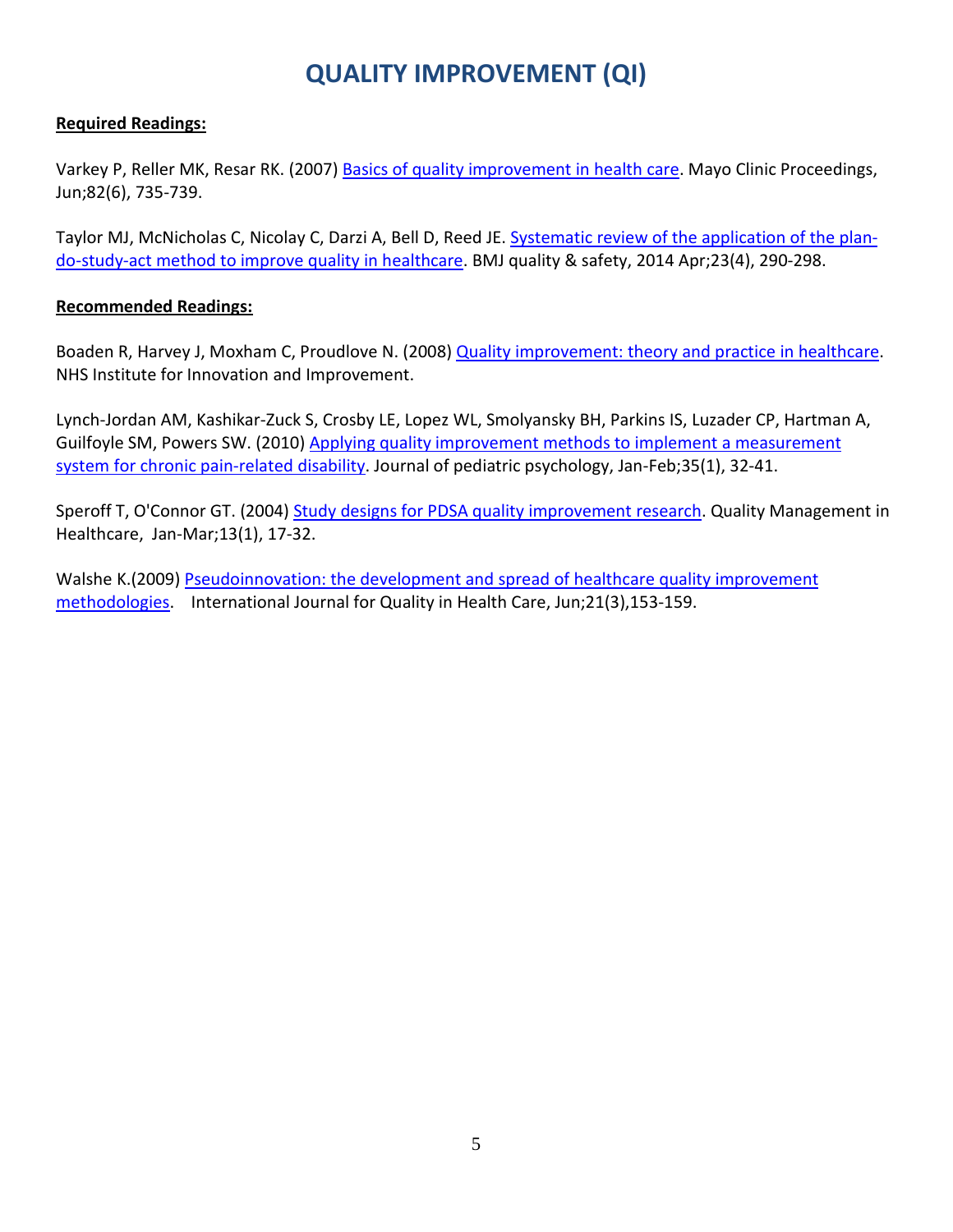# **DOMESTIC VIOLENCE**

## **Required Readings:**

Centers for Disease Control and Prevention (CDC) (2014) [Intimate partner violence: Definitions.](http://www.cdc.gov/ViolencePrevention/intimatepartnerviolence/definitions.html)

Centers for Disease Control and Prevention (CDC) (2013) [Intimate partner violence: Consequences.](http://www.cdc.gov/ViolencePrevention/intimatepartnerviolence/consequences.html)

Centers for Disease Control and Prevention (CDC) (2013) Intimate partner violence: Risks and protective [factors.](http://www.cdc.gov/ViolencePrevention/intimatepartnerviolence/riskprotectivefactors.html)

### **Recommended Readings:**

Breiding, M.J., Chen J., & Black, M.C. (2014). [Intimate Partner Violence in the United States —](http://www.cdc.gov/violenceprevention/pdf/cdc_nisvs_ipv_report_2013_v17_single_a.pdf) 2010. Atlanta, GA: National Center for Injury Prevention and Control, Centers for Disease Control and Prevention.

Dugan MK, Hock RR. (2006) It's my life now: starting over again after an abusive relationship or domestic violence. 2<sup>nd</sup> ed. New York: Routledge.

Roberts AR (Ed) (2002) Handbook of Domestic Violence Intervention Strategies: Policies, Programs, and Legal Remedies. New York, NY: Oxford University Press. [Available as an ebook through the UIC Library: [http://vufind.carli.illinois.edu/vf-uic/Record/uic\\_2657567\]](http://vufind.carli.illinois.edu/vf-uic/Record/uic_2657567)

Kimberg L (2007) Intimate Partner Violence. In King, TE, and Wheeler, MB. (Eds.). *Medical Management of Vulnerable and Underserved Patients: Principles, Practice, and Populations*. 307-317. New York, NY: McGraw-Hill.

Kubany ES, McCaig MA, Laconsay JR. (2004) Healing the trauma of domestic violence: a workbook for women. Oakland, CA: New Harbinger Publications.

Groves BM (2003) Children Who See Too Much: Lessons from the Child Witness to Violence Project. Boston, MA: Beacon Press. [Available as an ebook through the UIC Library: [http://vufind.carli.illinois.edu/vf](http://vufind.carli.illinois.edu/vf-uic/Record/uic_2637637)[uic/Record/uic\\_2637637\]](http://vufind.carli.illinois.edu/vf-uic/Record/uic_2637637)

Liebschutz JM, Frayne SM and Saxe GN. (2003) Violence Against Women: Physicians Guide to Identification and Management. Philadelphia, PA: American College of Physicians-American Society of Internal Medicine. [Available through UIC Library: [http://vufind.carli.illinois.edu/vf-uic/Record/uic\\_1660820\]](http://vufind.carli.illinois.edu/vf-uic/Record/uic_1660820)

Marken PA, Zimmerman C, Kennedy C, Schremmer R, Smith KV. (2010) [Human simulators and standardized](http://www.ncbi.nlm.nih.gov/pmc/articles/PMC2972514/)  [patients to teach difficult conversations to interprofessional health care](http://www.ncbi.nlm.nih.gov/pmc/articles/PMC2972514/) teams. American journal of pharmaceutical education, Sep 10;74(7), Article 120.

Rodriguez MA, Bauer HM, McLoughlin E and Grumbach K. (1999) [Screening and intervention for intimate](http://jama.jamanetwork.com/article.aspx?articleid=190985) [partner abuse: Practices and attitudes of primary care physicians.](http://jama.jamanetwork.com/article.aspx?articleid=190985) *JAMA*, 281(5), 468-474.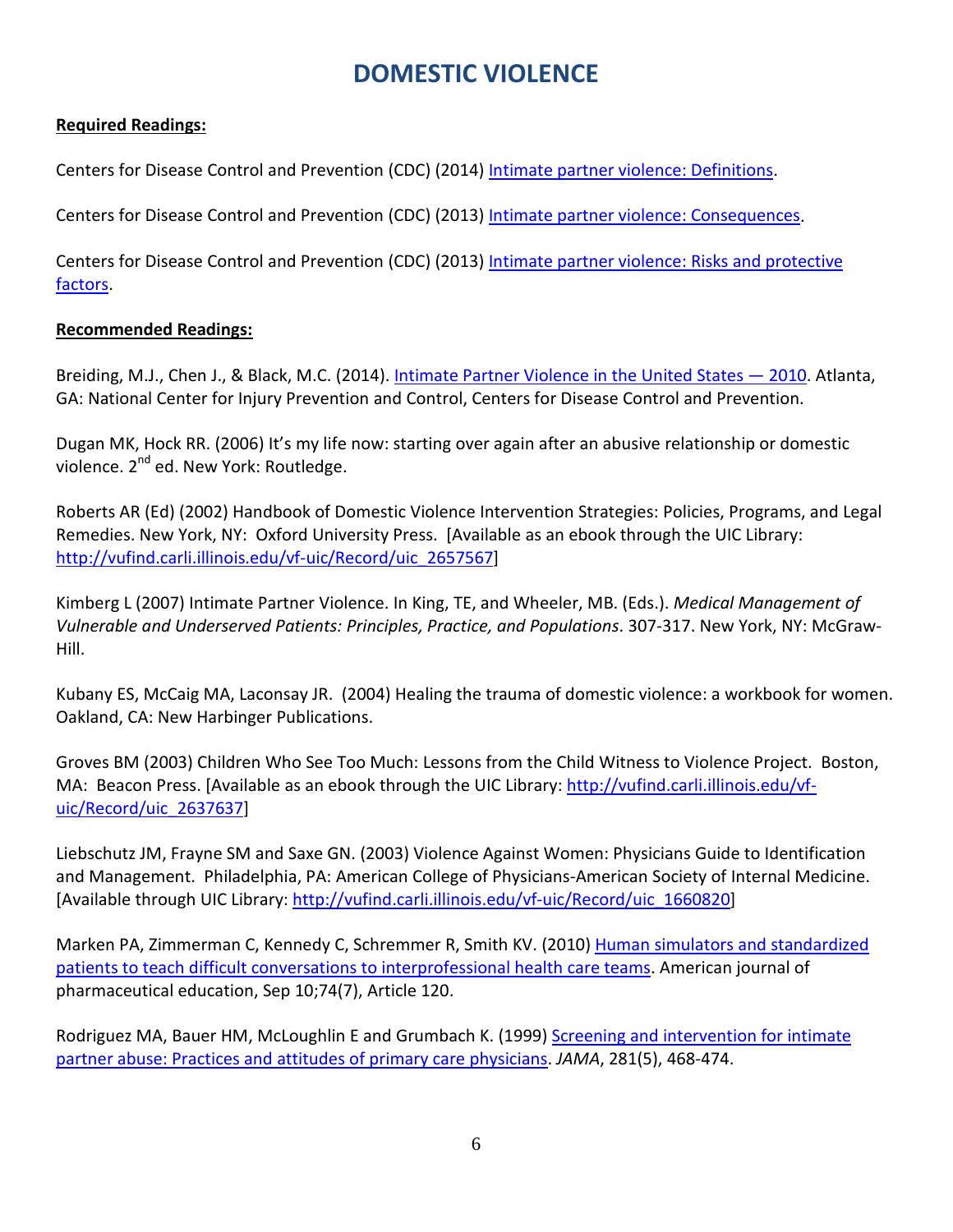Tjaden P and Thoennes N (2000) [Extent, nature, and consequences of intimate partner violence: Findings from](http://www.ncjrs.gov/pdffiles1/nij/181867.pdf)  [the National Violence against Women Survey.](http://www.ncjrs.gov/pdffiles1/nij/181867.pdf)

US Preventive Services Taskforce (2004) Screening for family and intimate partner violence: Recommendation [Statement.](http://annals.org/article.aspx?articleid=717259) Annals of Internal Medicine, 140(5), 382-386.

Weiss, Elaine. (2004) Surviving Domestic Violence. Voices of Women Who Broke Free. Volcano, CA: Volcano Press.

### **Resources:**

## **National Coalition Against Domestic Violence** <http://www.ncadv.org/>

The Mission of the National Coalition Against Domestic Violence (NCADV) is to organize collective power by advancing transformative work, thinking and leadership in communities and individuals who seek to end violence in our lives.

### **National Domestic Violence Hotline:** 1-800-799-SAFE

**IPV Screening and Counseling Toolkit** <http://www.futureswithoutviolence.org/>

**National Crime Prevention** Counsel<http://www.ncpc.org/topics/violent-crime-and-personal-safety>

**CDC resources** <http://www.cdc.gov/ViolencePrevention/intimatepartnerviolence/resources.html>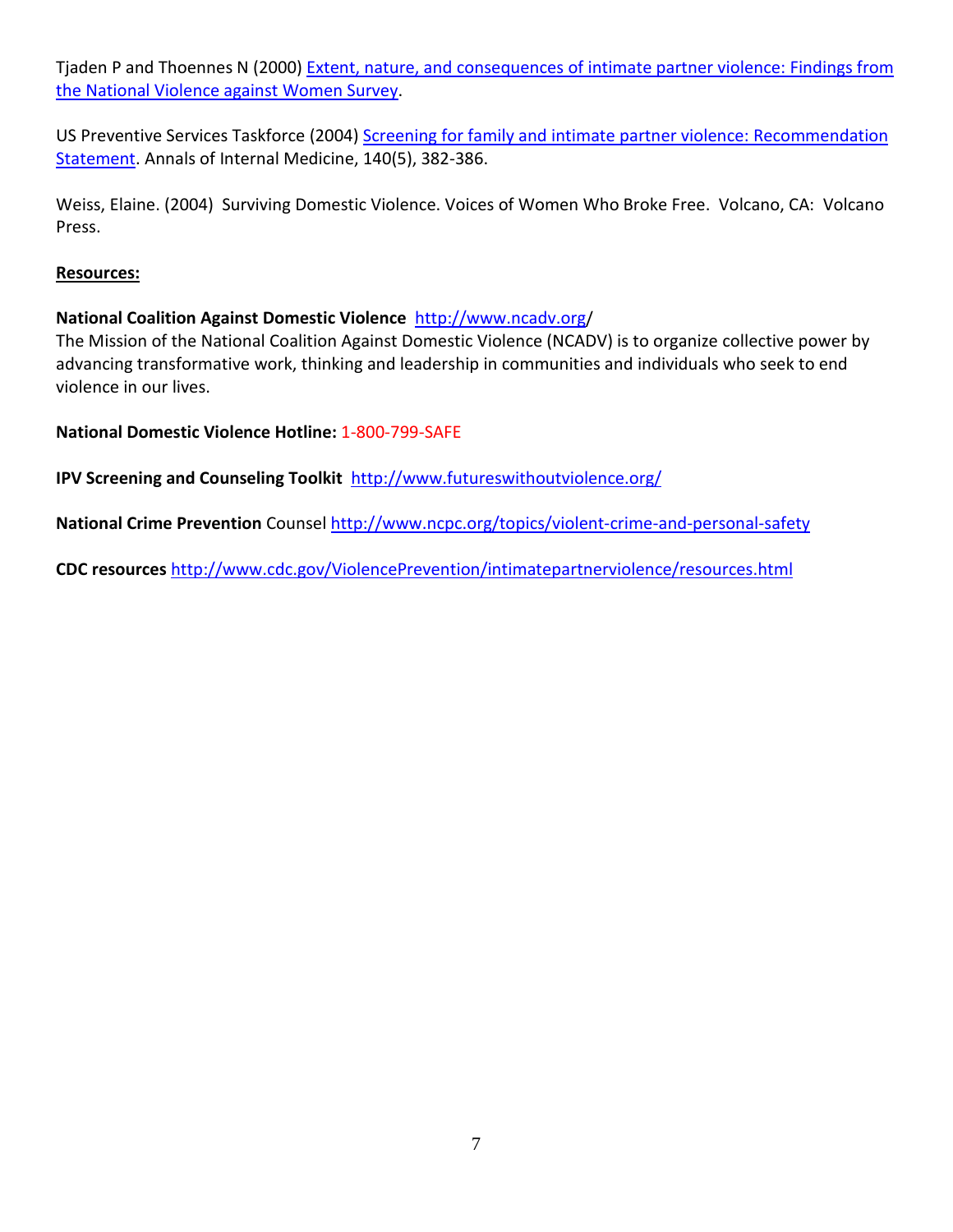# **GERIATRICS**

### **Required Readings:**

Chen, H. and Landefeld, CS. (2007). The hidden poor: Care of the elderly. In King, TE, and Wheeler, MB. (Eds.). *Medical Management of Vulnerable and Underserved Patients: Principles, Practice, and Populations*. 199-209. New York, NY: McGraw-Hill.

Crawley, LM. (2007). Care of the dying patient. In King, TE, and Wheeler, MB. (Eds.). *Medical Management of Vulnerable and Underserved Patients: Principles, Practice, and Populations*.223-233. New York, NY: McGraw-Hill.

Elsawy, B. and Higgins, KE. (2011) [The geriatric assessment.](http://med-docs.creighton.edu/Departments/Family_Medicine/StudentPDFs/p48.pdf) American Family Physician, 83(1), 48-56.

### **Recommended Readings:**

Goldsmith J, Wittenberg-Lyles E, Rodriguez D, Sanchez-Reilly S.(2010) [Interdisciplinary geriatric and palliative](http://qhr.sagepub.com/content/20/1/93.full.pdf)  [care team narratives: collaboration practices and barriers.](http://qhr.sagepub.com/content/20/1/93.full.pdf) Qualitative Health Research, Jan;20(1), 93-104.

Kane RL, Ouslander JG, Abrass IB, Resnick B. (2009) Essentials of clinical geriatrics. 6<sup>th</sup> ed. New York: McGraw Hill; p.576. [Available through UIC Library[: http://vufind.carli.illinois.edu/vf-uic/Record/uic\\_2162552\]](http://vufind.carli.illinois.edu/vf-uic/Record/uic_2162552)

Institute of Medicine Committee on the Future Health Care Workforce for Older Americans, Board of Health Care Services. (2008[\) Retooling for an aging America: Building the health care workforce.](http://books.nap.edu/openbook.php?record_id=12089) Washington DC: National Academies Press.

Lehnert T, Heider D, Leicht H, Heinrich S, Corrieri S, Luppa M, Riedel-Heller S, König HH.(2011) [Review: health](http://mcr.sagepub.com/content/68/4/387.full.pdf)  [care utilization and costs of elderly persons with multiple chronic conditions.](http://mcr.sagepub.com/content/68/4/387.full.pdf) Medical Care Research and Review, Aug;68(4), 387-420.

Quach L, Yang FM, Berry SD, Newton E, Jones RN, Burr JA, Lipsitz LA. (2013) [Depression, antidepressants, and](http://biomedgerontology.oxfordjournals.org/content/early/2013/06/28/gerona.glt084.short)  [falls among community-dwelling elderly people: the MOBILIZE Boston study.](http://biomedgerontology.oxfordjournals.org/content/early/2013/06/28/gerona.glt084.short) The Journals of Gerontology Series A: Biological Sciences and Medical Sciences, Dec; 68(12), 1575-1581.

Stuck AE, Egger M, Hammer A, Minder CE, Beck JC.(2002) [Home visits to prevent nursing home admission and](http://www.rgps.on.ca/files/Homevisitstopreventnursinghomeadmission.pdf)  [functional decline in elderly people: systematic review and meta-regression analysis.](http://www.rgps.on.ca/files/Homevisitstopreventnursinghomeadmission.pdf) JAMA, Feb 27;287(8), 1022-1028. Review.

US Department of Health and Human Services. (2013). Administration on Aging. [A profile of older Americans:](http://www.aoa.gov/aoaroot/aging_statistics/Profile/2011/docs/2011profile.pdf)  [2011.](http://www.aoa.gov/aoaroot/aging_statistics/Profile/2011/docs/2011profile.pdf)

Wenger NS, Solomon DH, Roth CP, MacLean CH, Saliba D, Kamberg CJ, Rubenstein LZ, Young RT, Sloss EM, Louie R, Adams J, Chang JT, Venus PJ, Schnelle JF, Shekelle PG. [The quality of medical care provided to](http://www.communibuild.com/ahrq/wp-content/uploads/2006/08/qualityofcareelders.pdf)  [vulnerable community-dwelling older patients.](http://www.communibuild.com/ahrq/wp-content/uploads/2006/08/qualityofcareelders.pdf) Annals of Internal Medicine, 2003 Nov 4;139(9):740-747.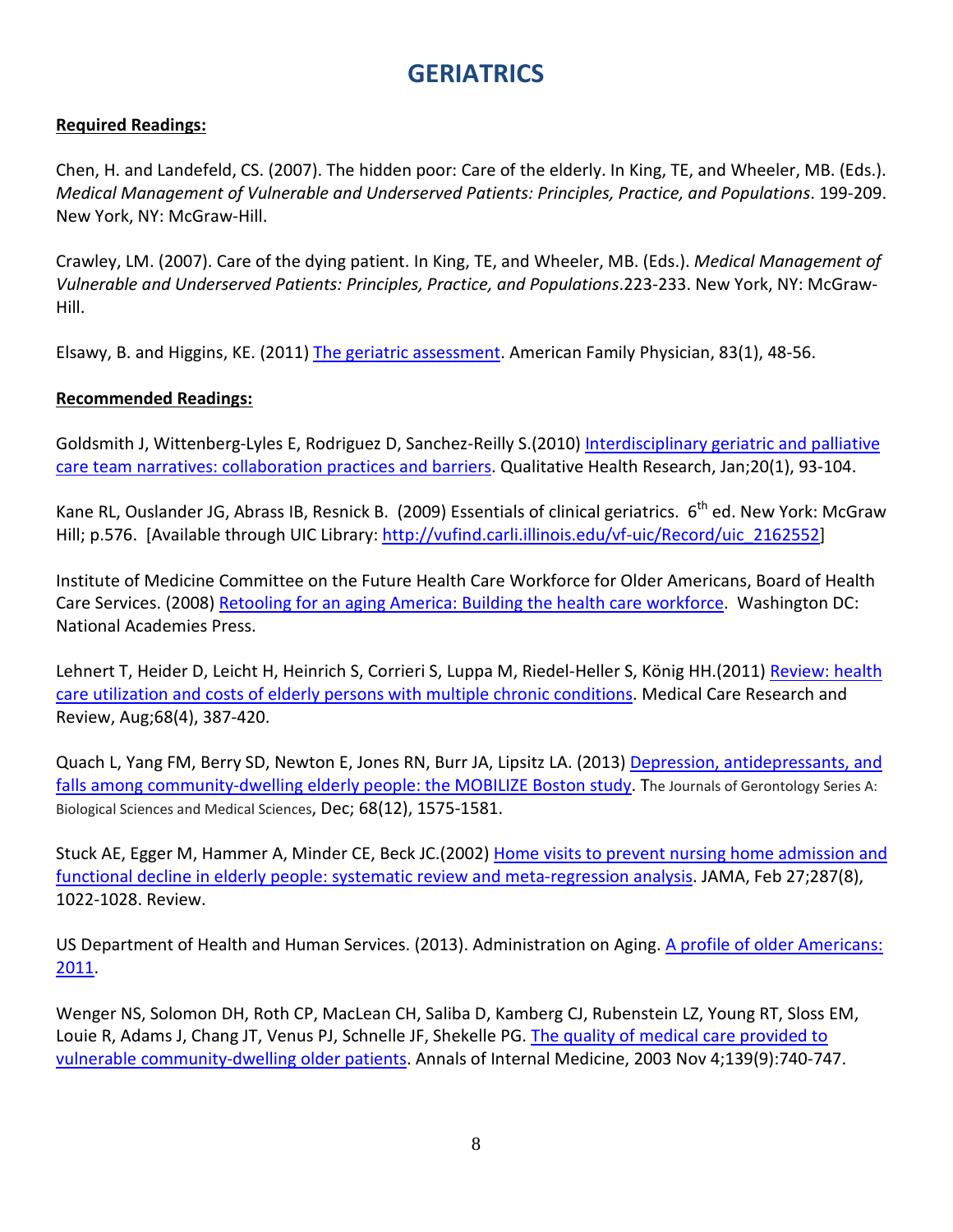Young HM, Siegel EO, McCormick WC, Fulmer T, Harootyan LK, Dorr DA. (2011) Interdisciplinary collaboration [in geriatrics: advancing health for older adults.](http://www.sciencedirect.com/science/article/pii/S0029655411001679) Nursing outlook, Jul-Aug;59(4), 243-250.

Zhan C, Sangl J, Bierman AS, Miller MR, Friedman B, Wickizer SW, Meyer GS.(2001) Potentially inappropriate [medication use in the community-dwelling elderly: findings from the 1996 Medical Expenditure Panel Survey.](http://faculty.ksu.edu.sa/hisham/Documents/Stud_Research/Zhan2.pdf) JAMA, Dec 12;286(22), 2823-2829.

Zwijsen SA, Niemeijer AR, Hertogh CM. (2011[\) Ethics of using assistive technology in the care for community](http://www.tandfonline.com/doi/abs/10.1080/13607863.2010.543662%23.VAiOrfldXxo)dwelling elderly people: an overview of the literature</u>. Aging & mental health, May;15(4), 419-427.

### **Resources:**

**The American Geriatrics Society. Geriatric Healthcare Statistics: Demography of Aging.**  [http://www.americangeriatrics.org/press/reporter\\_resources/statistics/](http://www.americangeriatrics.org/press/reporter_resources/statistics/)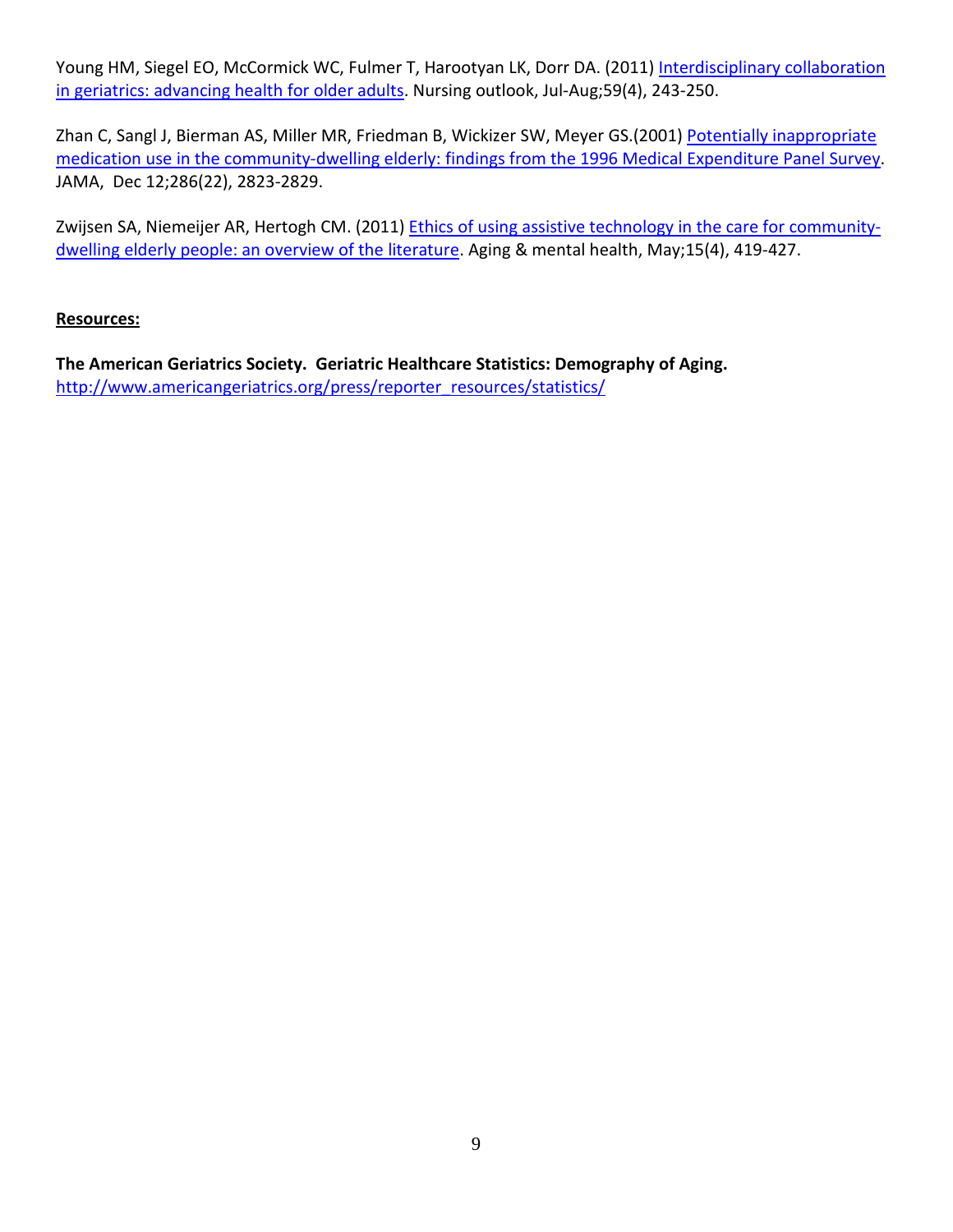# **HIV/AIDS**

# **Required Readings:**

Newman, MD. and Wheeler, MB. (2007). HIV/AIDS: Impact on vulnerable populations. In King, TE, and Wheeler, MB. (Eds.). *Medical Management of Vulnerable and Underserved Patients: Principles, Practice, and Populations*. 397-406. New York, NY: McGraw-Hill.

Ojikutu B, Holman J, Kunches L, Landers S, Perlmutter D, Ward M, Fant G, Hirschhorn L (2014) [Interdisciplinary](http://www.tandfonline.com/doi/pdf/10.1080/09540121.2013.855299)  [HIV care in a changing healthcare environment in the USA.](http://www.tandfonline.com/doi/pdf/10.1080/09540121.2013.855299) AIDS Care, 26(6), 731-735.

### **Recommended Readings:**

AIDS Foundation of Chicago (2012) [Chicago Housing for Health Partnership study summary.](http://www.aidschicago.org/pdf/2012/chhp_data_sheet_2012.pdf)

AIDS Foundation of Chicago (2010) [New AFC Study Shows Cost and Health Benefits of Supportive Housing.](http://www.aidschicago.org/housing-home/chhp)

AIDS Foundation of Chicago (2011) [HIV/AIDS in Chicago \(2009\).](http://aidschicago.org/pdf/chicago_factsheet_2010.pdf)

AIDS Foundation of Chicago (2011) [HIV/AIDS in Illinois \(2009\).](http://aidschicago.org/pdf/illinois_factsheet_2010.pdf)

Bartlett JG. (2007) [Pocket Guide to Adult HIV/AIDS Treatment.](ftp://ftp.hrsa.gov/hab/PktG06intro.pdf) Baltimore, MD: John Hopkins University.

Hallum-Montes R, Morgan S, Rovito HM, Wrisby C, Anastario MP. (2013) [Linking peers, patients, and](http://www.tandfonline.com/doi/full/10.1080/09540121.2012.748869%23.VAnVRvldXxo)  [providers: a qualitative study of a peer integration program for hard-to-reach patients living with HIV/AIDS.](http://www.tandfonline.com/doi/full/10.1080/09540121.2012.748869%23.VAnVRvldXxo) AIDS Care, Aug;25(8), 968-972.

Hasnain M, Levy JA. (2005) HIV/AIDS. In: *Encyclopedia of Disability*. Albrecht GA, ed. Thousand Oaks, CA: Sage Publications, 2, 875-883.

Krummenacher I, Cavassini M, Bugnon O, Schneider MP. (2011 [\)An interdisciplinary HIV-adherence program](http://www.tandfonline.com/doi/full/10.1080/09540121.2010.525613%23.VAnVkvldXxo)  [combining motivational interviewing and electronic antiretroviral drug monitoring.](http://www.tandfonline.com/doi/full/10.1080/09540121.2010.525613%23.VAnVkvldXxo) AIDS Care, May;23(5), 550- 561.

Starr W, Johnson SC, Sweet D and Bradley-Springer L. (2012) [2012 HIV Sourcebook for the Primary Care](http://www.kaetc.org/2012HIVSourcebookForWeb.pdf)  [Provider.](http://www.kaetc.org/2012HIVSourcebookForWeb.pdf) The Mountain Plains Regional AIDS Education and Training Center.

Sax PE, Cohen CJ, Kuritzkes DR. (2013) HIV Essentials. 6<sup>th</sup> ed. Sudbury, MA: Jones and Bartlett. [Available as an e-book through the UIC Library - [http://vufind.carli.illinois.edu/vf-uic/Record/uic\\_3173641\]](http://vufind.carli.illinois.edu/vf-uic/Record/uic_3173641)

### **Resources:**

# **The Body: The Complete HIV/AIDS Resource** [http://www.thebody.com](http://www.thebody.com/)

The Body is a service of the Health Resources Corporation, New York, New York. The Body's mission is to: 1. Use the Web to lower barriers between patients and clinicians; 2. Demystify HIV/AIDS and its treatment; 3. Improve patients' quality of life; and 4. Foster community through human connection.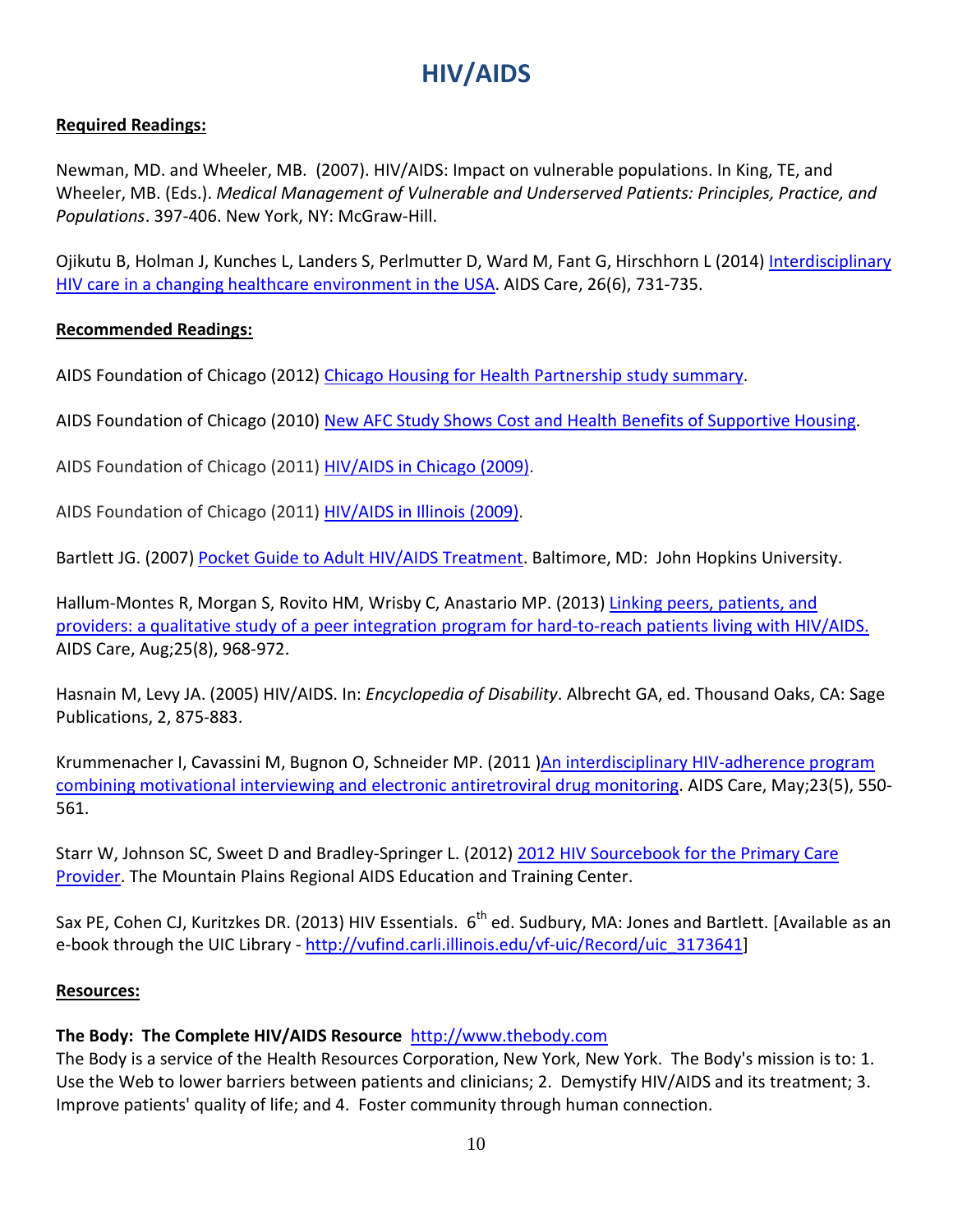### **MATEC: Midwest AIDS Training and Education Center** <http://www.matec.info/>

MATEC is a federally-funded center, providing AIDS and HIV clinical training and support to health care professionals. It has build connections with the top HIV clinicians and researchers in our region to offer health care professionals targeted training and direct access to expert information. MATEC is part of a national network of AIDS education and Training Centers, serving all states and territories and including four supporting national centers. The Midwest regional headquarters is based at UIC in the Jane Addams College of Social Work.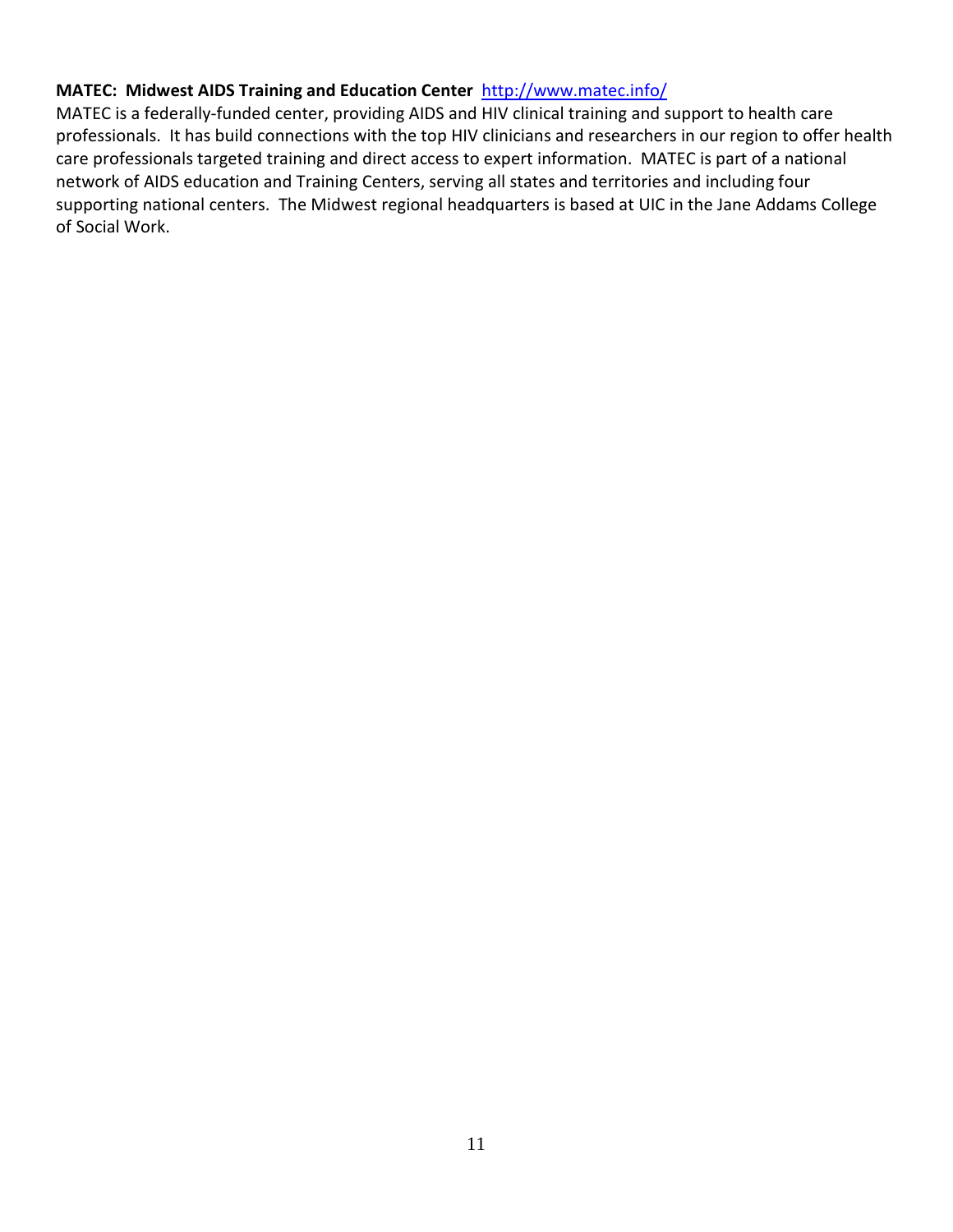# **HOMELESSNESS**

### **Required Readings:**

Kushel M and Jain S. (2007). Care of the homeless patient. In King, TE, and Wheeler, MB. (Eds.). *Medical Management of Vulnerable and Underserved Patients: Principles, Practice, and Populations*. 245-253. New York, NY: McGraw-Hill.

Schanzer B, Dominguez B, Shrout PE and Caton CLM. (2007) [Homelessness, health status and health care use.](http://www.ncbi.nlm.nih.gov/pmc/articles/PMC1805022/) American Journal of Public Health, 97(3), 464-469.

### **Recommended Readings:**

Gatewood SB, Moczygemba LR, Alexander AJ, Osborn RD, Reynolds-Cane DL, Matzke GR, Goode JV. (2011 ) [Development and Implementation of an Academic-Community Partnership to Enhance Care among Homeless](http://www.ncbi.nlm.nih.gov/pmc/articles/PMC3258539/)  [Persons.](http://www.ncbi.nlm.nih.gov/pmc/articles/PMC3258539/) Innovations in pharmacy, 2(1), 1-7.

Hopper K. Reckoning with homelessness. Ithica, NY: Cornell University Press; 2003. [Available through the UIC Library – [http://vufind.carli.illinois.edu/vf-uic/Record/uic\\_1665501\]](http://vufind.carli.illinois.edu/vf-uic/Record/uic_1665501)

Liebow E. (1993) Tell them who I am: the lives of homeless women. New York: Penguin Group. [Available through the UIC Library – [http://vufind.carli.illinois.edu/vf-uic/Record/uic\\_763483\]](http://vufind.carli.illinois.edu/vf-uic/Record/uic_763483)

Metcalfe SE, Sexton EH. (2014[\) An academic-community partnership to address the flu vaccination rates of the](http://onlinelibrary.wiley.com/doi/10.1111/phn.12088/full)  [homeless.](http://onlinelibrary.wiley.com/doi/10.1111/phn.12088/full) Public Health Nursing, Mar-Apr;31(2), 175-182.

Montauk SL. (2006) [The homeless in America: Adapting your practice.](http://cms.cerritos.edu/uploads/cmaldonado/homelesschangingyourpractice.pdf) American Family Physician, 74(7), 1132- 1138.

Morrell JP. (2007) Voices from the street: truths about homelessness from sisters of the road. Portland: Gray Sunshine.

Morris DM and Gordon JA. (2006) [The role of the emergency department in the care of homeless and](http://www.sciencedirect.com/science/article/pii/S0733862706000563)  [disadvantaged populations.](http://www.sciencedirect.com/science/article/pii/S0733862706000563) Emergency Medicine Clinics of North America, 24, 839-848.

Sadowksi, LS., Kee., RA., VanderWeele, TJ., and Buchanan, D. (2009) [Effect of a housing and case management](http://jama.jamanetwork.com/article.aspx?articleid=183842)  [program on emergency department visits and hospitalizations among chronically ill homeless adults.](http://jama.jamanetwork.com/article.aspx?articleid=183842) JAMA, 301(17), 1771-1778.

#### **Resources:**

**Homelessness Resource Center,** Substance Abuse and Mental Health Services Administration.

### <http://homeless.samhsa.gov/>

Targeted toward providers who work with people who are homeless, the Web site shares state-of-the art knowledge, evidence-based practices, and practical resources. The Web site provides an interactive learning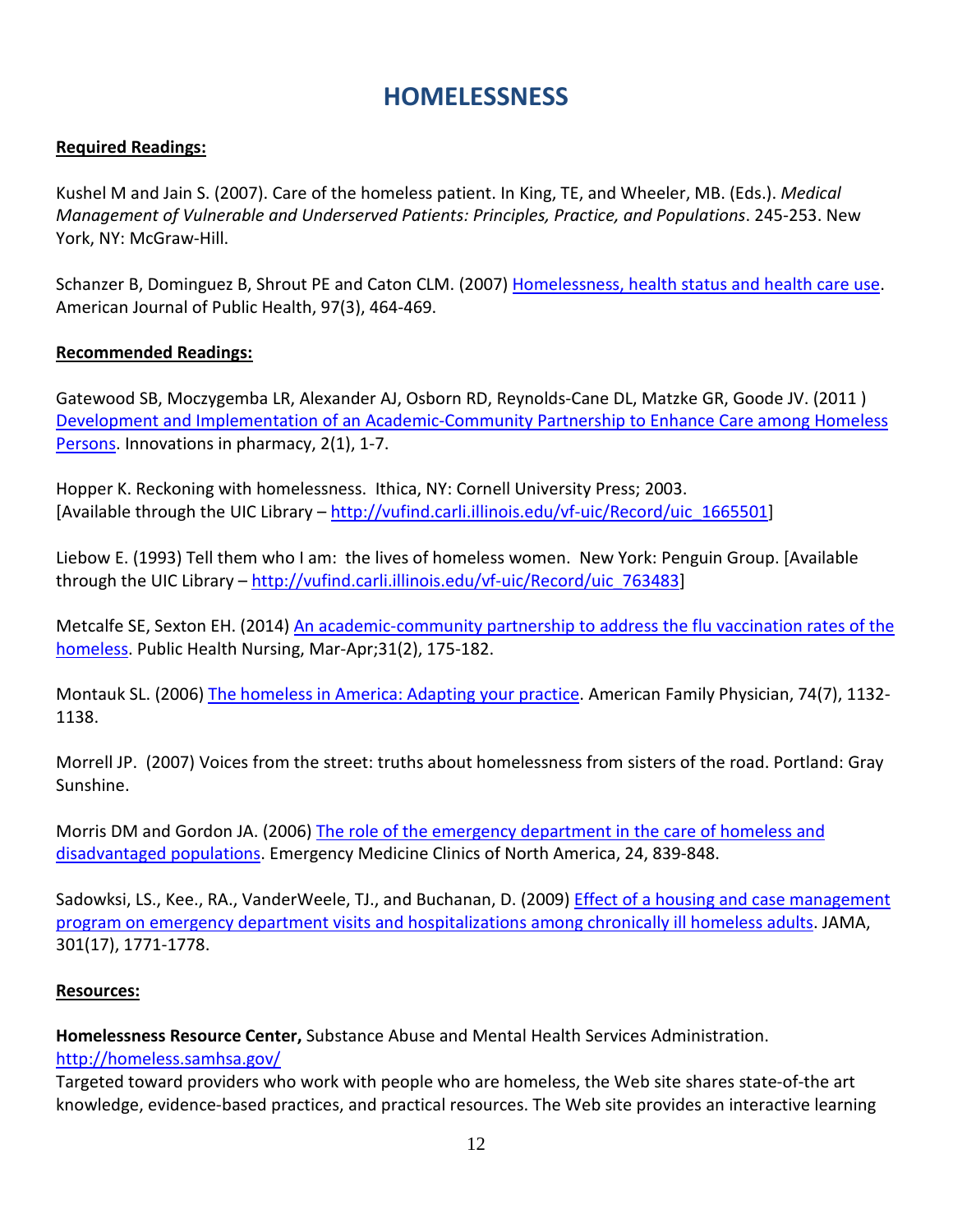community for researchers, providers, consumers, and Government agencies at all levels. It is an easy-tomanage resource with content that informs, features that engage, and training that is useful. These elements are brought together to promote recovery-oriented and consumer-centered services for people who are homeless.

### **Institute for Research Poverty** <http://www.irp.wisc.edu/>

IRP is a center for interdisciplinary research into the causes and consequences of poverty and social inequality in the United States.

## **Joint Center for Poverty Research** <http://www.jcpr.org/>

Policy briefs, newsletters, research summaries, and poverty information.

### **National Coalition for the Homeless** <http://wee.nationalhomeless.org/>

Website contains facts about homelessness, information on legislation and policy, Internet resources, K-12 educational materials, publications, and directions.

## **Kids Count** <http://www.aecf.org/kidscount/data.htm/>

Provides databases of statistical tables, graphs, maps, rankings, and downloadable raw data relating to the well-being of children in the Unites States, states, counties, metropolitan areas, cities, legislative districts, and Indian tribal home lands. Includes census data indicators such as numbers of households with children, children in poverty, and more.